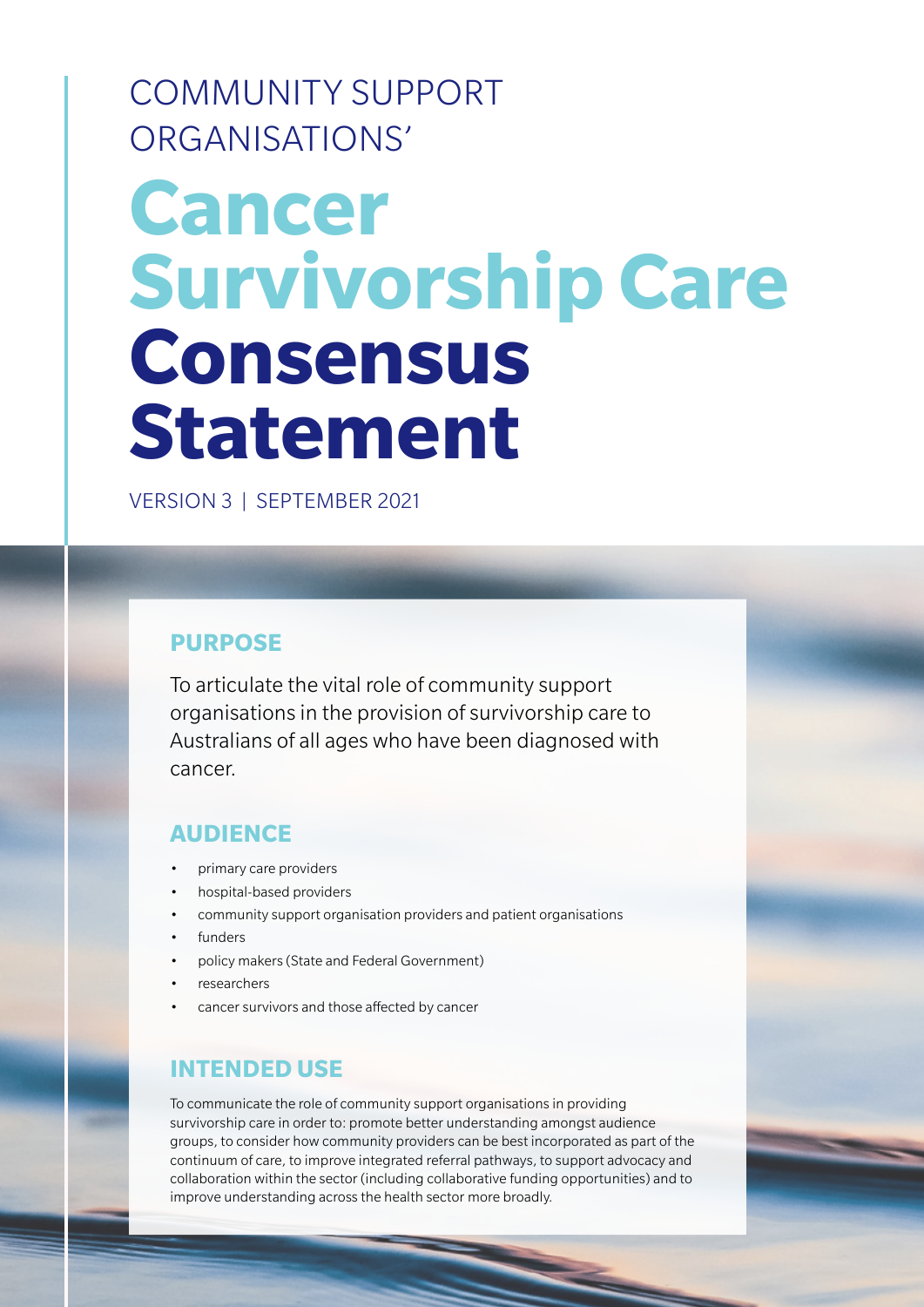## **Definitions**

#### **Community support organisation:**

Non-Government Organisation (NGO; also called not-for-profit, charity). This includes cancer-specific organisations and non-cancer specific organisations that provide services to cancer survivors. These may have local, community, state or national remit.

#### **Cancer survivor:**

A person who has been diagnosed with cancer, from time of diagnosis through their life. Some people prefer the term 'living with or beyond cancer' or similar. While completion of adjuvant treatment or definitive primary treatment is the starting point for the COSA Model of Survivorship Care,<sup>1,2</sup> 'cancer survivor' may include people on first-line treatment, or living long term with incurable cancer. This is often called the survivorship phase.

#### **Those affected by cancer:**

Cancer can have a lasting impact on family members, friends, colleagues and caregivers. Includes anyone affected by a person's cancer diagnosis.

### **Preamble**

Australian Institute of Health and Welfare data suggests that at the end of 2014, 1,082, 511 people living in Australia had been diagnosed with cancer. With an estimated 144, 713 new cancer diagnoses expected in 2019 and almost 70% of these Australians expected to survive for five years or more, the population living with the chronic health impacts of their cancer and treatment will continue to increase<sup>3</sup>. By 2040, Cancer Council Australia estimate that almost 1.9 million people will be living with or beyond a cancer diagnosis<sup>4</sup>. The responsibility to provide high quality, evidence-based, comprehensive survivorship care to this population cannot reasonably be expected to fall to any one sector of the Australian health system.

A key challenge for the Australian health system is ensuring the optimal utilisation of all sectors and services. The acute and primary care sectors are overburdened and not consistently able to address the needs of cancer survivors, particularly those with complex or chronic illnesses.

Cancer follow-up approaches predominantly emphasise the monitoring of cancer recurrence and second primaries while paying insufficient attention to psychosocial needs, late effects of cancer and treatment, financial impacts, emergence and management of other chronic illnesses as well as attention to modifiable risk factors such as diet, exercise or smoking.

In 2016, the Clinical Oncology Society of Australia published its Model of Survivorship Care specifying three pillars of survivorship care - survivors themselves, the community, and health professionals<sup>1</sup>. The model highlights that the integration of these pillars and their services is essential in achieving a wellness and self-management approach to healthcare. A further article about the model of care was published in late 2019.<sup>2</sup>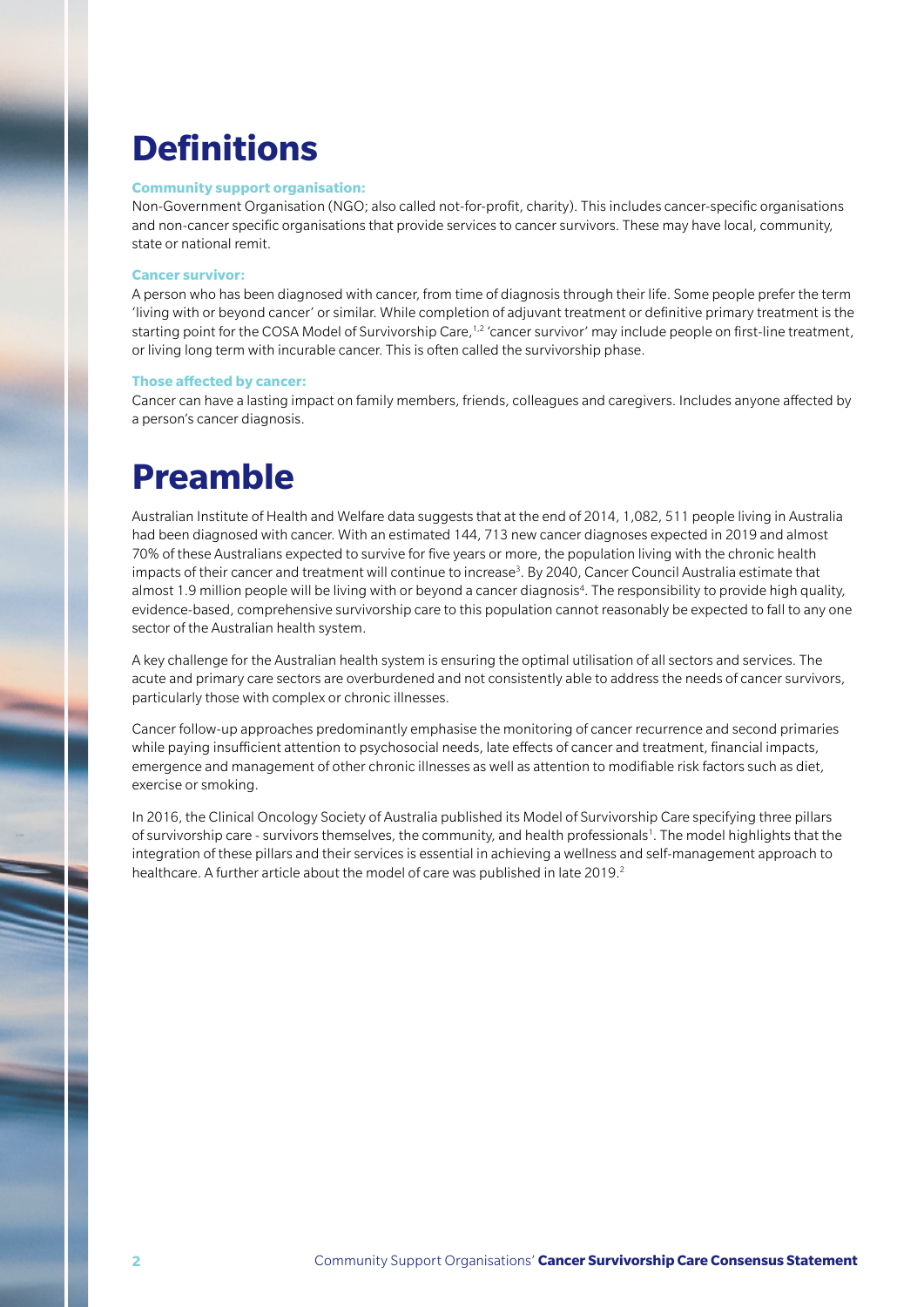# **The role of community support organisations in survivorship care**

The community sector is broad and diverse, and its role in survivorship care is not always well understood. There are many benefits for cancer survivors and those affected by cancer in strengthening referral pathways from hospital to community support organisations.

Collectively, community support organisations:

- 1. Are a critical third sector of the Australian health system, targeting a multitude of health conditions, delivering essential services, support, resources and research contributions that relieve considerable burden on the primary and acute care sectors
- 2. Address many of the care-navigation, psychosocial and information needs of cancer survivors and those affected by cancer
- 3. Have flexible offerings allowing a person-centred approach to service delivery that is responsive to individual needs
- 4. Have a focus on health advocacy, through work with government and health service policy makers to ensure equitable and affordable access to best practice survivorship care
- 5. Take a substantial leadership role in development and delivery of health promotion interventions to address cancer risk behaviours
- 6. Address equitable access issues by typically providing their services and support at low or no cost to service users, often in non-hospital settings close to where cancer survivors live

### **What community support organisations offer**

The services community support organisations offer cancer survivors and those affected by cancer may include:

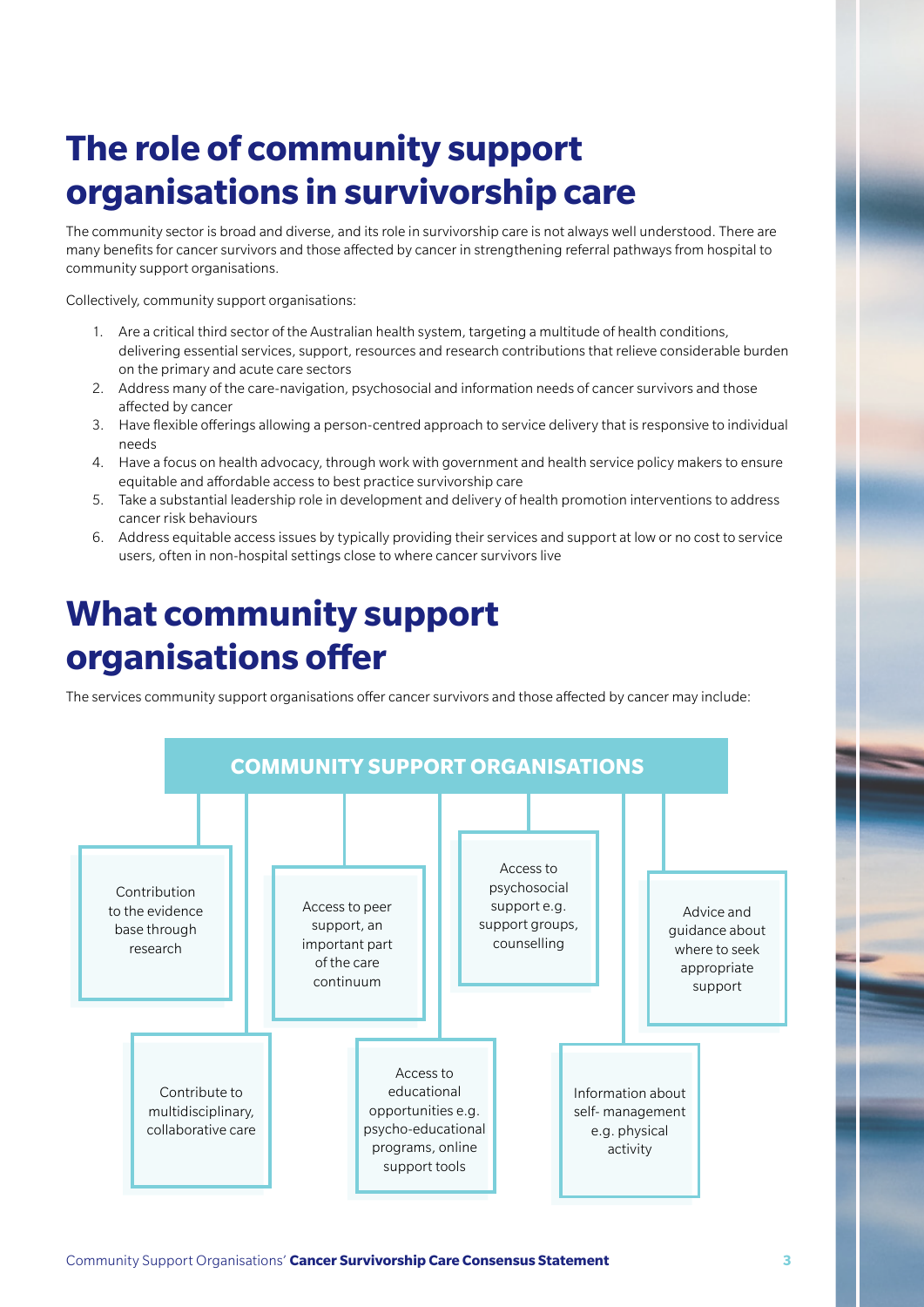# **The following community support organisations endorse this statement**

Australian

Prostate Centre











Australia

BladderCancer.org.au



Bowel Cancer<br>AUSTRALIA

ANZCHOG













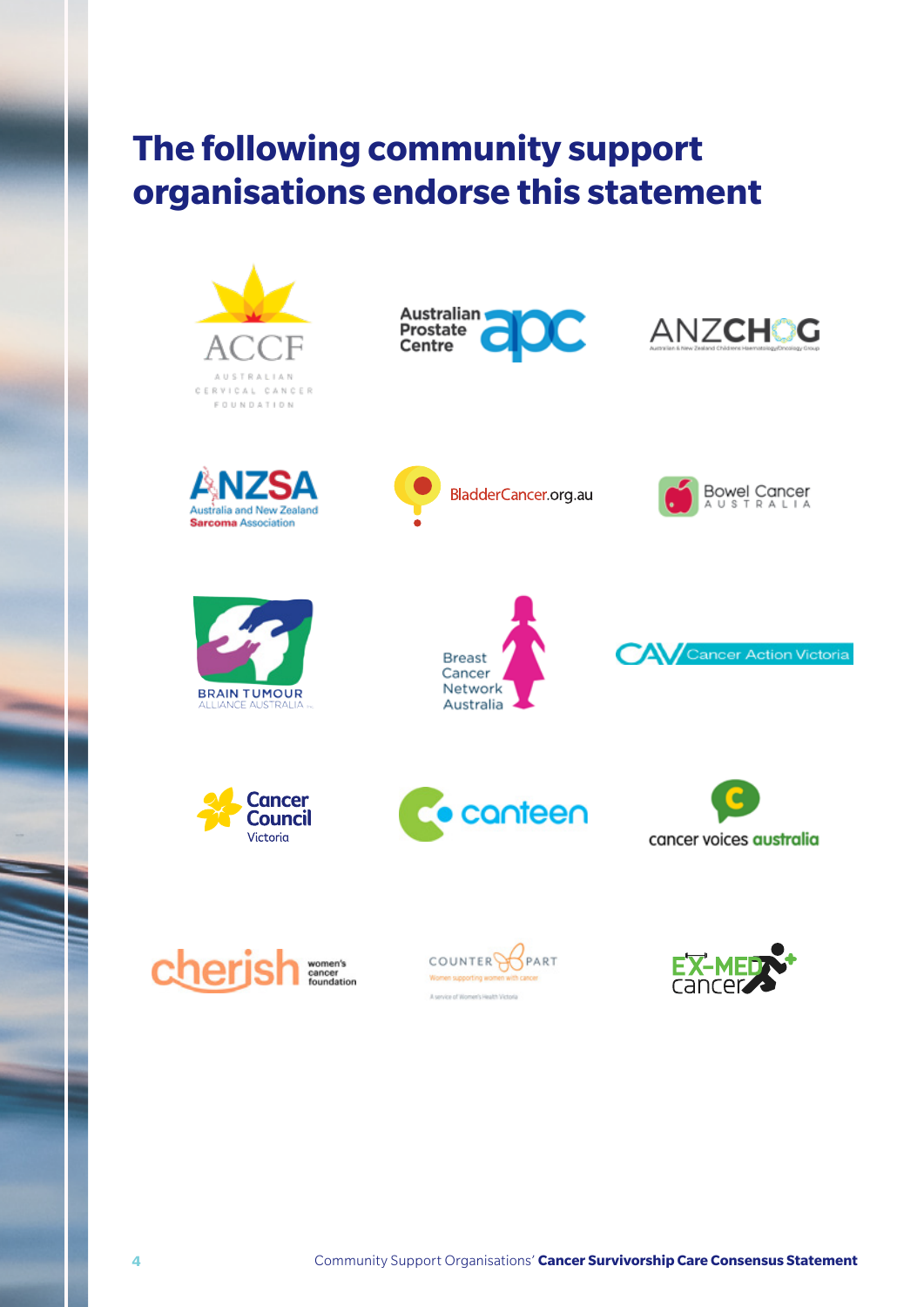